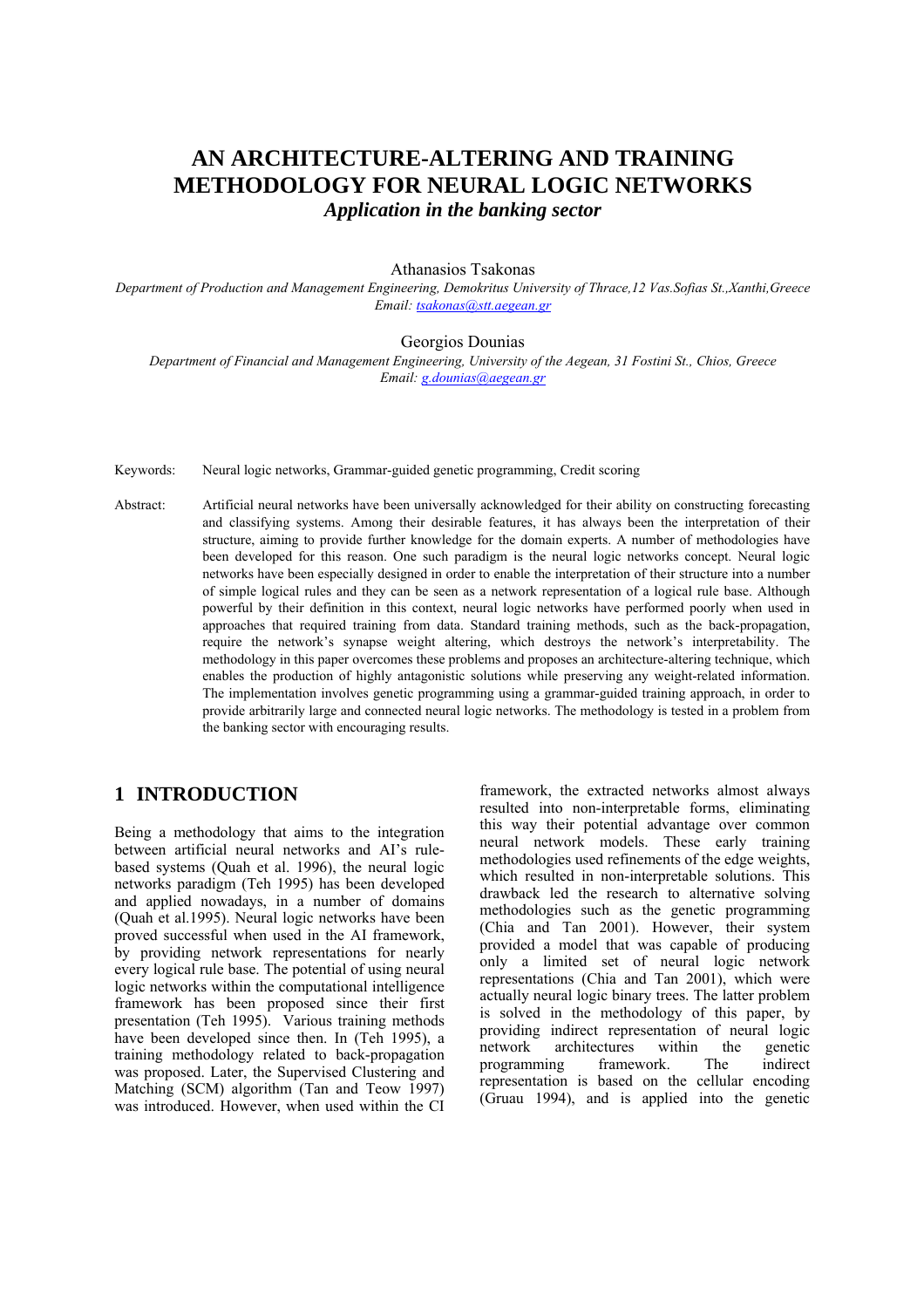

Figure 1: Neural logic network and its output.

programming (Koza 1992) using a context-free grammar system. The problem where the system is applied comes from the banking sector and involves the loan management for enterprises.

The paper is organized as follows. In section 2 we introduce the theoretical background of the neural logic networks and the genetic programming framework. The paragraph covers also a review in grammar-guided methodologies for genetic programming and the cellular encoding advances for connectionist systems representation within genetic programming individuals. Section 3 contains the design and the implementation description of the proposed system. In section 4 we include the description of the problem domain, our system configuration and the obtained results together with a discussion. Finally, section 5 contains our conclusion regarding this work and proposes future directions for this domain.

## **2 BACKGROUND**

### **2.1 Neural Logic Networks**

A neural logic network is defined as a finite directed graph. It consists of a set of input nodes and an output node. In its 3-valued form, the possible value for a node can be one of three ordered pair activation values  $(1,0)$  for true,  $(0,1)$  for false and  $(0,0)$  for don't know. Every synapse (edge) is also assigned a an ordered pair weight  $(x,y)$  where x and y are real numbers. An neural logic network and its output value (a,b) of node P is shown in *Figure 1*. It is possible to map any rule of conventional knowledge into a neural logic network by using different sets of weights, which enable the representation of different logical operations. In *Figure 2*, some examples of these logical operators and their implementation into neural logic networks are presented. The neural logic networks have not applied in many domains

within the CI framework, although they are powerful by their definition. The main reason can be located in the fact that for the known training methodologies (Teh 1995), (Tan and Teow 1997), the adjustment of the synapse weights eliminates the ability to interpret the extracted solution into a number of logical rules, thus depriving these networks from their valuable feature. In *Figure 3(a)* it is shown an easily interpretable neural logic network, while in *Figure 3(b)*, a network with adjusted synapse weights fails to be interpreted. Some steps for the preservation of the interpretability have been performed by (Chia and Tan 2001), which however proposed a system that lacks the ability to express arbitrarily large and connected neural logic networks. In *Figure 4(a),* a network that is produced by the methodology of by (Chia and Tan 2001) is shown. In *Figure 4(b),* it is shown a neural logic network, which performs the fundamental logical operation of XOR, and it cannot be represented using the direct encoding of (Chia and Tan 2001). In order to make the networks able to handle any real value (i.e. not only 3-valued pairs), the fuzzy extension for neural logic networks has been proposed (Teh 1995), a design that is also adapted here for the needs of the problem examined in this paper.

### **2.2 Genetic Programming**

Genetic programming (Koza 1992) is an evolutionary computation approach, which in its canonical form enables the automatic generation of mathematical expressions or programs. Genetic programming retains a significant position among successful evolutionary computation approaches due to its valuable characteristics, such as the flexible variable-length solution representation and the absence of population convergence tendency. In most implementations, a population of candidate solutions is maintained, and after a generation is accomplished, the population increases its fitness for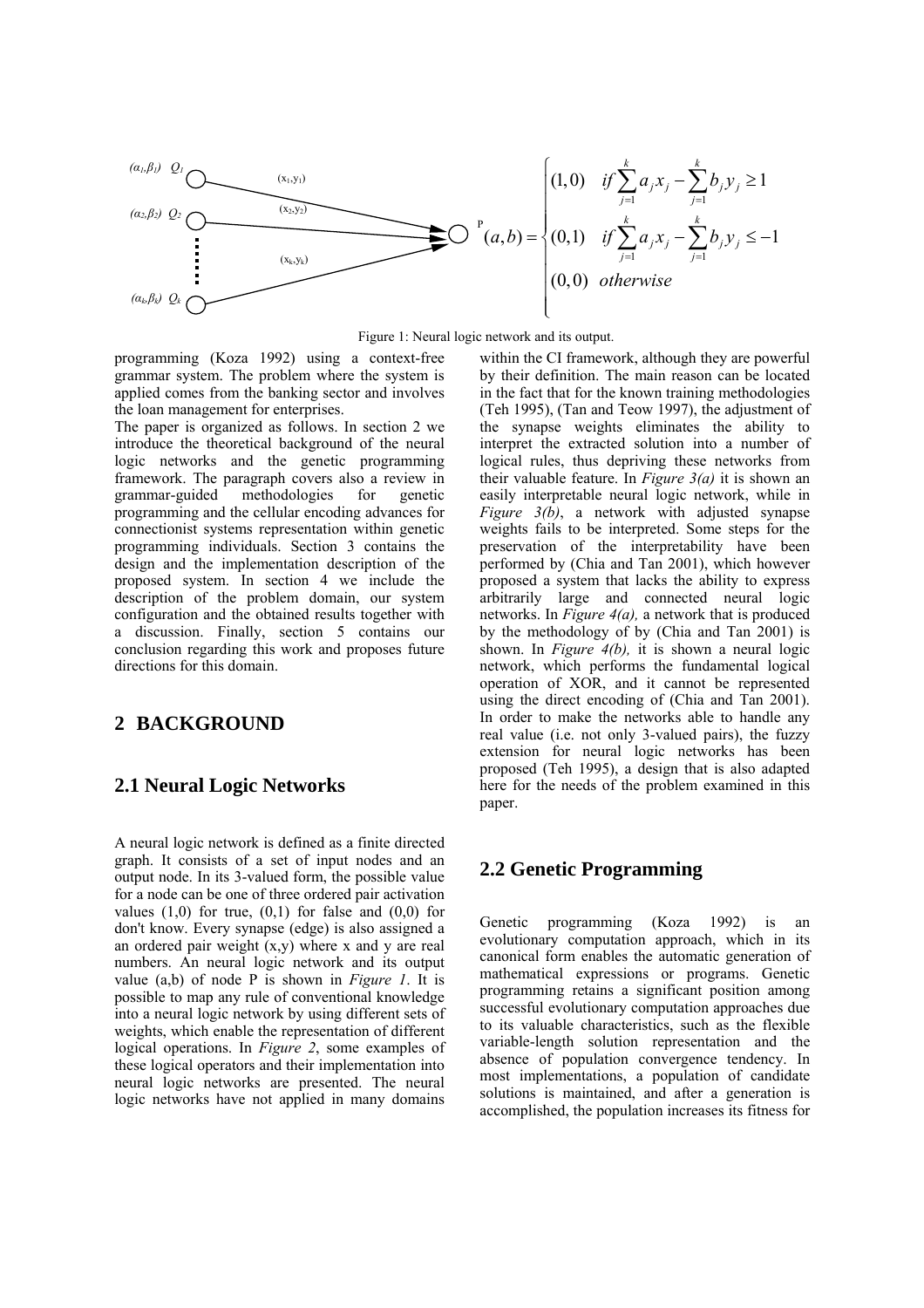

Figure 2: Example logical operations in neural logic networks

a given problem. The genetic operators that are mostly used in these algorithms are reproduction, recombination (crossover) and mutation. The first operation copies an individual without affecting it, the recombination exchanges genetic material between two individuals and mutation alters a part of a randomly selected genetic material. A genetic programming training cycle usually includes the following steps:

1. Initialise a population of individuals at random.

2. Evaluate randomly an individual and compare its fitness to other (this fitness determines how closely is an individual to the desired goal).

3. Modify an individual with a relatively high fitness using a genetic operator.

4. Repeat steps 2-3 until a termination criterion is met.

Common termination criterions are the



Figure 3: (a) Interpretation of a neural logic network into logical rules. (b) a network with refined edge weights that cannot be interpreted.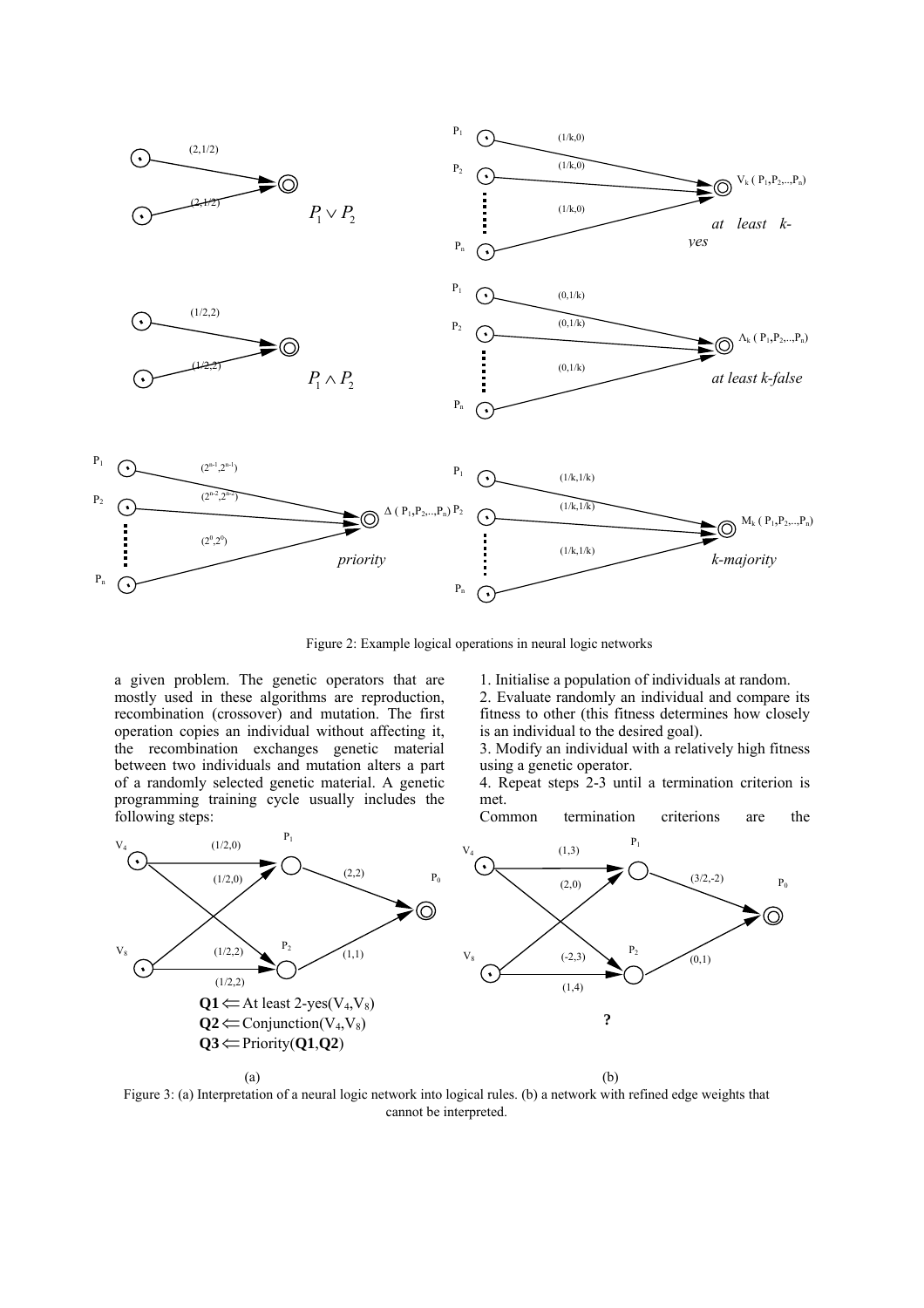

Figure 4: (a) Tree-like neural logic networks as generated in (Chia and Tan 2001). (b) a neural logic network that performs the XOR operation needs the general structure of a finite graph and cannot be described directly by the approach of (Chia and Tan 2001).

accomplishment of a number of generations, the achievement of a desired classification error, etc. As previously stated, the genetic programming has

been proved an advance over traditional genetic algorithms due to its ability to construct functional trees of variable length. This property enables the search for very complex solutions that are usually in the form of a mathematical formula - an approach that is commonly known as symbolic regression. Although later paradigms extended this concept to calculate any boolean or programming expression, the task of implementing complex intelligent structures into genetic programming functional sets in not rather straightforward. The function set that composes an intelligent system retains a specific hierarchy that must be traced in the genetic programming tree permissible structures. This writing offers two advantages. First, the search process avoids candidate solutions that are meaningless or, at least, obscure. Second, the search space is reduced significantly among only valid solutions. Therefore, when the syntax form of the desired solution is well defined, it is useful to restrain the genetic programming from searching solutions with different syntax forms (Gruau et al. 1996), (Montana 1995). One of the advantageous methods to implement such restrictions is to apply syntax constraints to genetic programming trees, usually with the help of a context-free grammar (Gruau 1994), (Janikow 1996), (Ryan et al. 1998). The execution of massively parallel processing intelligent systems such as the neural logic networks within the genetic programming framework is not considered a straightforward task. In order to explore variable sized solutions, it is required the application of an indirect encoding system. The most common one is the *cellular encoding* (Gruau 1994), in which a *genotype* - a point in the search spacecan be realised as a descriptive *phenotype* - a point in the solution space. More specifically, within such a function set, there are elementary functions that modify the system architecture together with functions that calculate tuning variables. Related implementations include encoding for feedforward and Kohonen neural networks (Gruau 1994), (Hussain and Browse 1998), (Tsakonas and Dounias 2002) and fuzzy Petri-nets (Wong 2001). A similar technology, called *edge encoding*, developed by (Koza et al. 2003) is also today used with human competitive results in a wide area of applications.

#### **3 DESIGN AND IMPLEMENTATION**

As mentioned in the previous paragraph, the characteristic feature of neural logic networks should be the ability to interpret any network architecture into a set of logical rules. For this reason, the *cellular encoding* is used in our model to represent the candidate solutions into genetic programming trees. One cellular encoding scheme includes (I) functions for architecture altering and (II) functions for parameter tuning. The functions for parameter tuning have common properties with the usual genetic programming functions, which operate as procedures or program elements. The functions that are used for architecture altering however are not used in standard genetic programming systems. They comprise a function set that alters an embryonic neural logic network, by entering nodes sequentially or in parallel onto an initial (elementary) neural logic network, in order to form the final / desirable architecture. Hence, among the architecture altering functions we may discriminate between (I-a) functions that enter a node serially, and (I-b) functions that enter a node in parallel. The problem that has arisen during the prime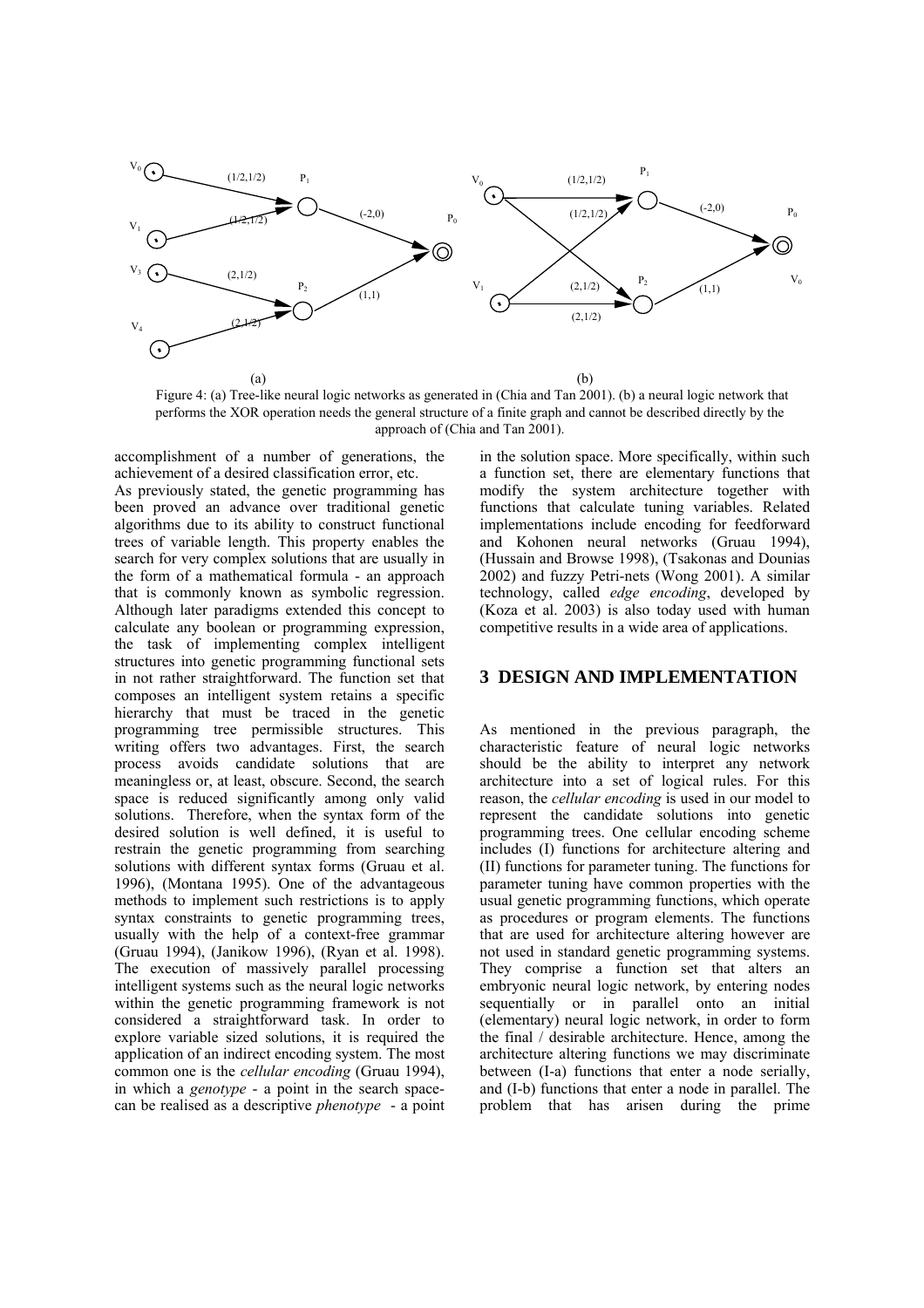



 $(a)$  (b) Figure 6: Application of the function P1 on the Β node.

implementations of cellular encoding concerns the grammar description, which enabled the existence of networks without inputs (Gruau 1994), a situation that can easily lead into premature population convergence.

Thus, in order to be able for a system to include at least one input, we incorporated different functions for the architecture altering on the system inputs, than those used for the architecture altering on internal nodes. Hence, we may further divide the architecture altering functions into two additional sub-classes, (I-1) functions that are applied on the system inputs and (I-2) functions that are applied on internal nodes. To conclude with, we use a function that enters a node in serial to an input node (S1), a function that enters a node in parallel to an input node (P1), a function that enters a node in serial to an internal node (S2) and, finally, a function that enters a node in parallel to an internal node (P2). In *Figure 5*, we demonstrate the operation regarding function S1. The application of this function on the B node in *Figure 5(a)*, results in the construction of the network shown in *Figure 5(b).* The greycoloured arrow shows the running cursor, which marks the point from which any further network expansion will occur. Figure  $6$  illustrates the operation of P1 function. Application of this function on the B node in Figure  $6(a)$ , results to the network shown in Figure  $6(b)$ . Table 1 depicts in short the functions that we used in order to describe the evolutionary neural logic networks. The system grammar is presented in Table 2. Initial symbol (root) of a tree can be a node of a type <PROG>. The logical functions that construct in this work

the operator set for the neural logic networks expressed in our system are shown in Table 3.

Table 1: GP- function set for neural logic networks.

| Class               | Function       | Operation                             |  |  |  |
|---------------------|----------------|---------------------------------------|--|--|--|
| Archi-              | P1             | Enters a node in parallel to an       |  |  |  |
| tecture             |                | input node                            |  |  |  |
| altering            | S1             | Enters a node in serial to an input   |  |  |  |
|                     |                | node                                  |  |  |  |
|                     | P <sub>2</sub> | Enters a node in parallel to an       |  |  |  |
|                     |                | internal node                         |  |  |  |
|                     | S <sub>2</sub> | Enters a node in serial to<br>an      |  |  |  |
|                     |                | internal node                         |  |  |  |
|                     | <b>PROG</b>    | Initial function. Creates<br>the      |  |  |  |
|                     |                | embryonic network                     |  |  |  |
| <b>CNR</b><br>Para- |                | Applies logical operator based on     |  |  |  |
| meter               |                | the CNRSEL and K values               |  |  |  |
| tuning              | <b>LNK</b>     | Cuts links based on the NUM and       |  |  |  |
|                     |                | CUT values                            |  |  |  |
|                     | <b>IN</b>      | Enters an input parameter value       |  |  |  |
|                     |                | into the network                      |  |  |  |
|                     | <b>NUM</b>     | <b>LNK</b><br>Supplementary to the    |  |  |  |
|                     |                | function, selects the link to cut     |  |  |  |
|                     | <b>CUT</b>     | <b>LNK</b><br>the<br>Supplementary to |  |  |  |
|                     |                | function, determines whether the      |  |  |  |
|                     |                | link will be cut or not               |  |  |  |
|                     | <b>CNRSEL</b>  | Supplementary to the CNR              |  |  |  |
|                     |                | function, its value determines the    |  |  |  |
|                     |                | operator that will be applied to a    |  |  |  |
|                     |                | $_{\rm node}$                         |  |  |  |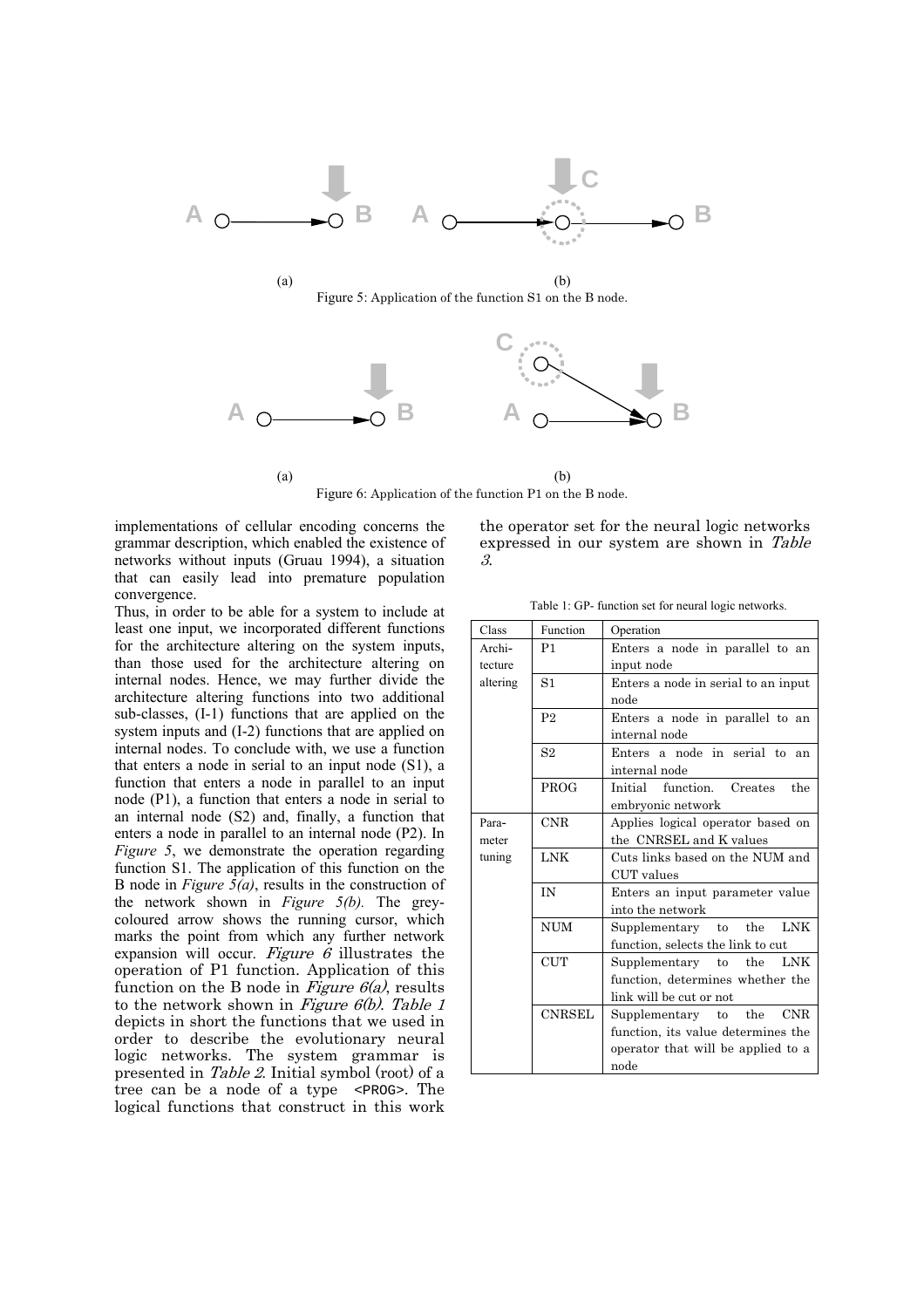|  | Supplementary to the CNR,          |  |  |
|--|------------------------------------|--|--|
|  | function, its value determines the |  |  |
|  | logical operator's parameter       |  |  |
|  | (determined by CNRSEL).            |  |  |

Table 2: Context-free grammar for neural logic networks.

| $<$ PROG>             | $\ddot{\phantom{0}}$ | $=$            | <b>PROG</b> <place1><synapse></synapse></place1>           |
|-----------------------|----------------------|----------------|------------------------------------------------------------|
| <place1></place1>     |                      | $\mathbf{1}$ = | $S1$ <place1><synapse><place2></place2></synapse></place1> |
|                       |                      |                | $P1$ <place1><place1></place1></place1>                    |
|                       |                      |                | ΙN                                                         |
| ΙN                    |                      | $\mathbf{1}$ = | Data attribute (system input)                              |
| <place2></place2>     |                      | $=$            | S2 <place2><synapse><place2></place2></synapse></place2>   |
|                       |                      |                | P2 <place2><synapse><place2></place2></synapse></place2>   |
|                       |                      |                | Е                                                          |
| Е                     | $\mathbf{r}$         | $=$            |                                                            |
| <synapse> :</synapse> |                      | $\equiv$       | LNK <num><cut><synapse></synapse></cut></num>              |
|                       |                      |                | $CNR$ < $CNRSEL$ >< $K$ >                                  |
| $<$ NUM $>$           | $\ddot{\phantom{0}}$ | $=$            | NUM                                                        |
| $<$ CUT $>$           | $\ddot{\phantom{0}}$ | $=$            | CUT                                                        |
| <cnrsel></cnrsel>     | $\ddot{\phantom{a}}$ | $=$            | <b>CNRSEL</b>                                              |
| K >                   | $\ddot{\phantom{a}}$ | $=$            | ĸ                                                          |
| NUM                   | $\ddot{\phantom{a}}$ | $=$            | Integer in $[1,256]$                                       |
| CUT                   | $\ddot{\phantom{a}}$ | $=$            | Integer in $[0,1]$                                         |
| <b>CNRSEL</b>         |                      | $=$            | Integer in $[0,10]$                                        |
| ĸ                     |                      | $=$            | Integer in $[0,9]$                                         |

# **3 RESULTS AND DISCUSSION**

The proposed system was applied in a banking sector aiming to both provide high classification rates and the ability to interpret the extracted solution. This data is acquired by an Australian bank (Quinlan, 1992). The features in this data are given as simple elements and their interpretation is not known, since this data set has been considered as classified information. However, the application of our methodology to this problem may provide useful conclusions regarding the system's effectiveness, since enough successful applications of other approaches exist (Quinlan, 1987), (Statlog, 2005), in related literature. The data is consisted of 688 records from which 344 were randomly used as training set, 172 as validation set and another 172 as test set (unknown data). There are 67 missing values in total, which were substituted with zeroes. Table 4 presents the related attributes and the encoding that was used. This data is primarily composed by discrete attributes,

which are encoded into independent binary features for further processing by our system. The percentage of cases for which the application was finally accepted, reaches 44.5 % of the total (307 records). A total of 37 records have one or more missing values (5% of total data). After the training process was accomplished (200 genetic programming generations), our algorithm generated the neural logic network shown in Figure 7.

Table 3: Implemented logical functions.

| Conjunction (AND)                                  |
|----------------------------------------------------|
| Disjunction (OR)                                   |
| Priority                                           |
| At least k-true                                    |
| At least k-false                                   |
| Majority influence                                 |
| Majority influence of k                            |
| $2/3$ majority                                     |
| Unanimity                                          |
| IF-Then (Kleene' s model)                          |
| (logical) Difference                               |
| Exclusive OR (XOR)                                 |
| Negative exclusive OR (XNOR), or equivalence (EQV) |
| Negative conjunction (NAND)                        |
| Negative disjunction (NOR)                         |
| Exactly k-true                                     |

Table 4: Feature description for the Australian bank credit-scoring problem

| Variable | Values                      | Encoded features                             |
|----------|-----------------------------|----------------------------------------------|
| $T1-T3$  | discrete $(b, a, ?)$ , 12   | 1 (discrete) $\rightarrow$<br>3              |
|          | missing values              | binaries, $1$ of $3$ (b=" $10$               |
|          |                             | $0$ ", a="0 1 0", ?="0 0 1")                 |
| T4-T5    | continuous                  | 1 (continuous) $\rightarrow$ 2 (1)           |
|          | (13.7580.25)                | $continuous$ $01$ ,<br>-1                    |
|          |                             | binary, 1: absent 0:                         |
|          |                             | non-absent)                                  |
| T6       | continuous $(028)$          | 1 (continuous) $\rightarrow$ 01              |
| T7-T11   | discrete $(u, y, l, t,$     | 1 (discrete) $\rightarrow$<br>5              |
|          | ?), 6 missing values        | binaries, 1 of 5                             |
| T12-T15  | discrete $(g, p, gg, ?)$ ,  | 1 (discrete) $\rightarrow$<br>$\overline{4}$ |
|          | 6 missing values            | binaries, 1 of 4                             |
| T16-T30  | discrete $(c, d, cc, i, j,$ | 1 (discrete) $\rightarrow$<br>15             |
|          | k, m, r, q, w, x, e,        | binaries. 1 of 15                            |
|          | aa, ff, $?$ ), 9 missing    |                                              |
|          | values                      |                                              |
| T31-T40  | discrete $(v, h, bb, j,$    | 1 (discrete) $\rightarrow$<br>10             |
|          | n, z, dd, ff, o, ?), 9      | binaries, 1 of 10                            |
|          | missing values              |                                              |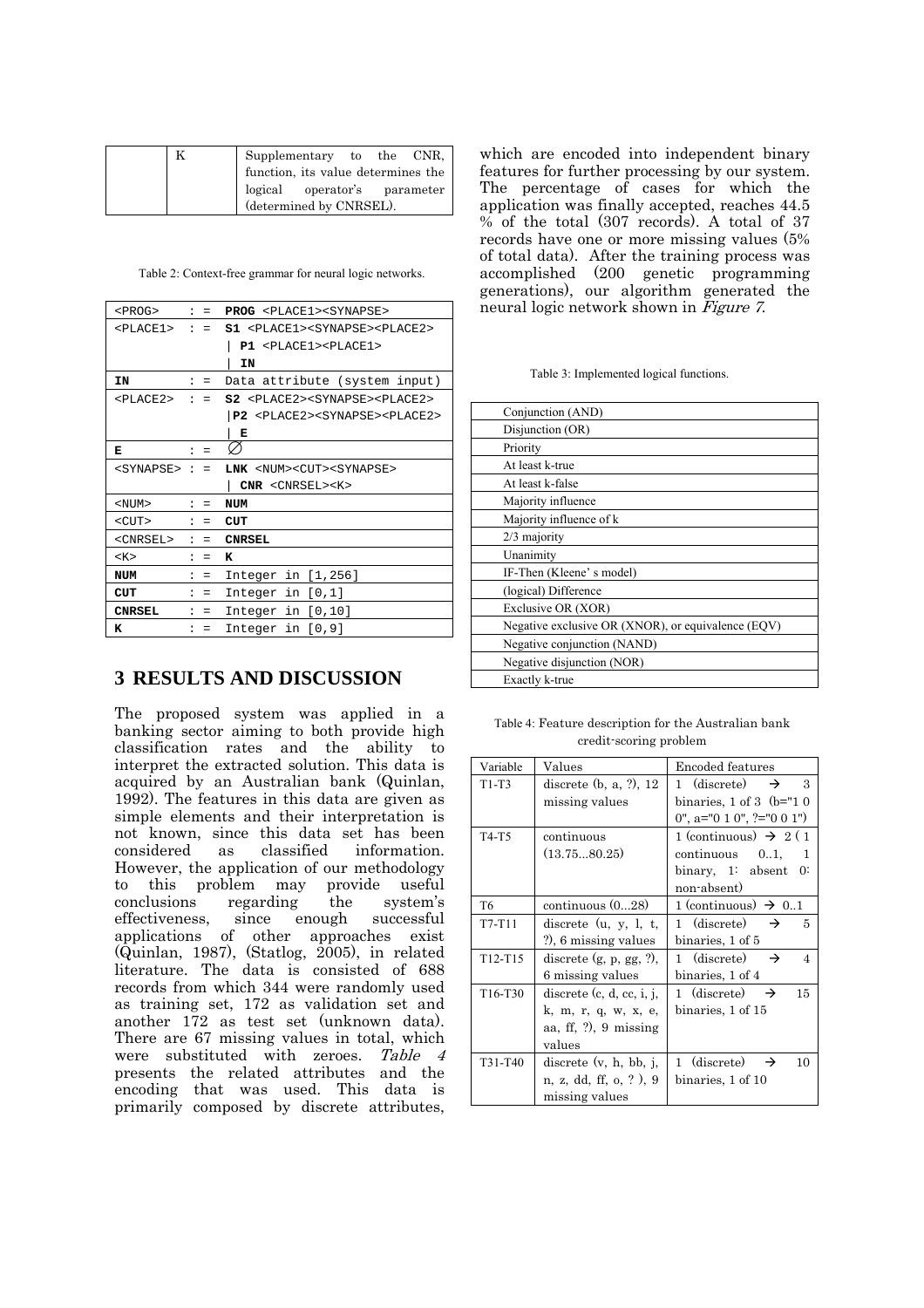| T41             | continuous           | 1 (continuous) $\rightarrow$ 01    |  |
|-----------------|----------------------|------------------------------------|--|
|                 | (028.5)              |                                    |  |
| T42             | binary               | 1 (binary) $\rightarrow$ 01        |  |
| T43             | binary               | 1 (binary) $\rightarrow$ 0.1       |  |
| T44             | continuous $(067)$   | 1 (continuous) $\rightarrow 0.1$   |  |
| T45             | binary               | 1 (binary) $\rightarrow$ 01        |  |
| T46-T48         | discrete $(g, p, s)$ | 1 (discrete) $\rightarrow$<br>3    |  |
|                 |                      | binaries, 1 of 3                   |  |
| T49-T50         | continuous           | 1 (continuous) $\rightarrow$ 2 (1) |  |
|                 | (02000).13           | continuous 01,                     |  |
|                 | missing values       | 1 binary, 1: absent $0$ :          |  |
|                 |                      | non-absent)                        |  |
| T <sub>51</sub> | continuous           | 1 (continuous) $\rightarrow$ 01    |  |
|                 | $(010000)$ ,<br>13   |                                    |  |
|                 | missing values       |                                    |  |

 $17333$ massa

 $1/1318$  $(1/13.13)$ 

 $(1/13, 13)$  $(1/13, 13)$ 

 $(1/13, 13)$  $(1/13,13)$ 

 $1713,131$  $\frac{1}{113481}$ 

ักภาชล์  $(1/12.13)$  $(1/13, 13)$ 

 $\mathcal{P}_{142}$ 유

 $\Omega$ 

 $\Omega$ 

 $\mathcal{Q}_{\overline{3}}$ 

<u>ဝူ</u>

 $\overline{S}$ 

 $\frac{6}{149}$  $\mathcal{Q}_\alpha$ 

The main conclusions regarding this extracted decision-rule follow:

· Only one simple attribute conjunction (AND operation) is contained in the resulting network, a result showing that no complex rules should necessarily be expected for building up an effective decision – making strategy from the bank's viewpoint, regarding credit applicants' evaluation.

· Getting into greater detail, attribute (feature) T15 seems to be of significant importance for the overall decision-making process. This feature is binary. The initial data feature from which T15 was derived, receives values from the set  $\{g, p, gg, ?\}$ , with

 $\bullet$ 



Figure 7. Neural logic network (description and representation) generated for the Australian credit-scoring  $p_1$ 

The classification rate of this solution in the test set (unknown data) reaches 89.53% (154/172) which is higher than those reported in literature (Quinlan, 1992). The corresponding classification rates in the training and the validation set were 85.47% (294/344) and 87.21% (150/172) respectively. The generated neural logic network can be described by the following extremely simple decision rule:

 $Q \leftarrow \text{Conjunction (AND)}$  (T12, T15, T15, T15, Τ15, Τ27, Τ42, Τ42, Τ42, Τ43, Τ44, Τ49, Τ49)

T15 corresponding to the last value.

 $n \pi n$ 

· Feature T42 is also of significant importance for the decision-making process.

| Methodology | Classification rate in unknown |  |  |
|-------------|--------------------------------|--|--|
|             | data $(\%)$                    |  |  |
| Cal5        | 86.9                           |  |  |
| Itrule      | 86.3                           |  |  |
| LogDisc     | 85.9                           |  |  |
| Discrim     | 859                            |  |  |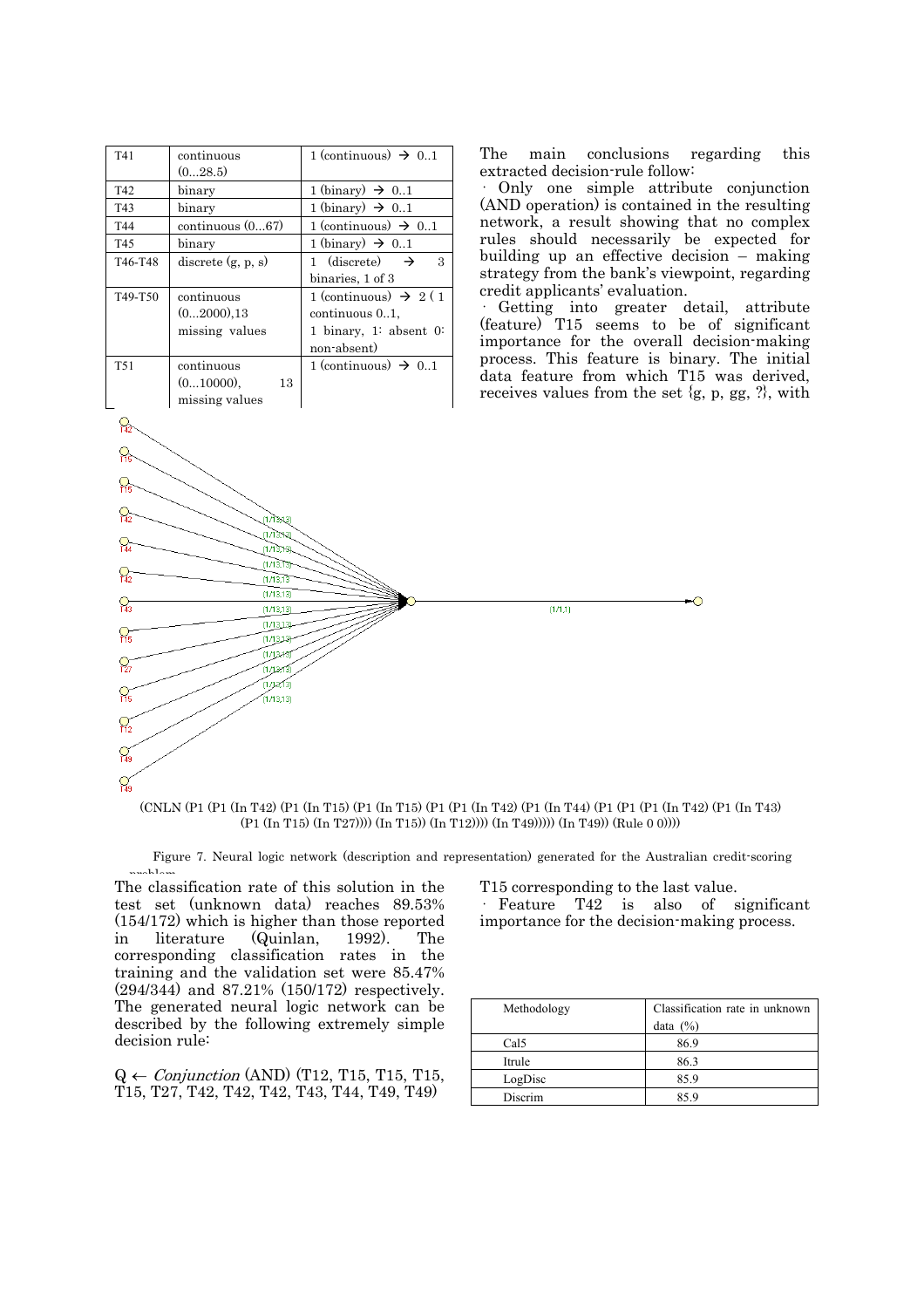| Dipol92         | 85.9 |
|-----------------|------|
| Radial          | 85.5 |
| Cart            | 85.5 |
| Castle          | 85.2 |
| Bayes           | 84.9 |
| IndCart         | 84.8 |
| BackProp        | 84.6 |
| C4.5            | 84.5 |
| Smart           | 84.2 |
| BayTree         | 82.9 |
| <b>KNN</b>      | 81.9 |
| Ac2             | 81.9 |
| NewId           | 81.9 |
| LVO             | 80.3 |
| Alloc80         | 79.9 |
| Cn2             | 79.6 |
| QuaDisc         | 79.3 |
| Default         | 56.0 |
| This work (NLN) | 89.5 |

· Another significant feature is the T49, which in the initial data set receives values within the range [0,2000].

The Australian bank data problem is particularly interesting, since it enables the comparison of our model with a number of competitive statistical and intelligent approaches. Table 5 presents our results as compared with 22 other competitive approaches presented in (Statlog, 2005). Among the provided methodologies of Table 5, the proposed approach succeeded in obtaining the highest classification score using the specific neural logic network.

### **4 CONCLUSIONS AND FURTHER RESEARCH**

Neural logic networks are a family of artificial neural networks designed with the aim to provide network interpretation into simple logical rules. Although successful in representing any set of logical rules into a network structure, the opposite has been proved unsuccessful. This result derived from the training procedures used so far which, based on edge tuning, destroyed the network's interpretation. Aiming to successfully use the neural logic networks family in the CI framework, this paper presented an architecture-altering and training methodology. This methodology overcomes the problems encountered in previous approaches and succeeds in producing highly accurate and interpretable neural logic networks. The

methodology is tested in a problem from the banking domain with very encouraging results. It is acknowledged that further experiments are needed in similar or different domains in order to obtain a wider valuation of the examined methodology.

Further research includes the application of the system into more domains, especially from the financial sector where the neural networks have been proved an effective classifying and forecasting methodology and at the same time, the interpretation of a network has always been a desirable target. Moreover, the research will be driven to implement higher order recursive neural logic network, in an attempt to develop neural logic networks for financial problems dealing with time-series data.

#### **REFERENCES**

- Chia H.W-K., Tan C-L., 2001. Neural logic network learning using genetic programming, *Intl. Journal of Comp. Intelligence and Applications*, 1:4, pp 357-368
- Gruau F., 1994. Neural Network Synthesis using Cellular Encoding and the Genetic Algorithm, *Ph.D. Thesis, Ecole Normale Superieure de Lyon*, ftp:lip.ens-lyon.fr (140.77.1.11) pub/Rapports/PhD PhD94-01-E.ps.Z
- Gruau F., Whitley D., Pyeatt L., 1996. A Comparison between Cellular Encoding and Direct Encoding for Genetic Neural Networks, in *Koza J.R., Goldberg D.E., Fogel D.B., Riolo R.L. (eds.), Genetic Programming 1996: Proceedings of the First Annual Conf.*, pp 81-89, Cambridge, MA, MIT Press
- Hussain T., Browse R., 1998. Attribute Grammars for Genetic Representations of Neural Networks and Syntactic Constraints of Genetic Programming, *in AIVIGI'98:, Workshop on Evol.Comp*., Vancouver BC.
- Janikow C.Z., 1996. A Methodology for Processing Problem Constraints in Genetic Programming, in *Computers Math.Applic*. Vol.32:8,pp 97-113.
- Koza J.R., 1992. *Genetic Programming: On the Programming of Computers by Means of Natural Selection*, Cambridge, MA, MIT Press.
- Koza J.R., Keane M.A., Streeter M.J., 2003. Genetic Programming Human-Competitive Results, *IEEE Intelligent Systems*, May/June 2003, pp 25-31.
- Montana D.J., 1995. Strongly Typed Genetic Programming, *Evolutionary Computation*, vol. .3, no.  $\mathcal{L}$
- Quah T-S., Tan C-L., Teh H-H.,Sriniivasan B., 1995. Utilizing a Neural Logic Expert system in Currency Option Trading, *Expert Systems with Applications*, 9:2, pp 213-222.